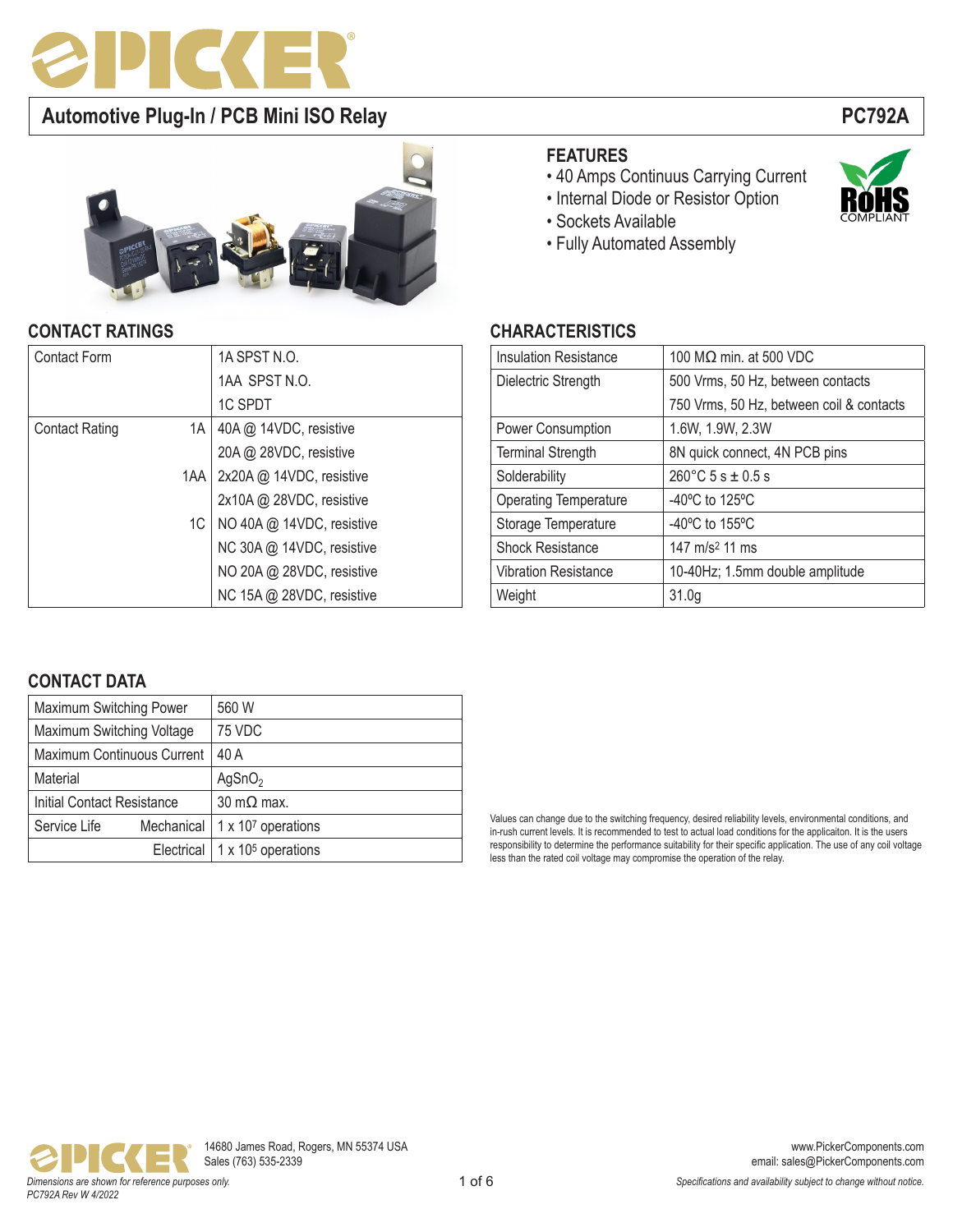|                             | <b>Automotive Plug-In / PCB Mini ISO Relay</b>                                                                              |       |    |       |   |     |    |   | <b>PC792A</b> |
|-----------------------------|-----------------------------------------------------------------------------------------------------------------------------|-------|----|-------|---|-----|----|---|---------------|
| <b>ORDERING INFORMATION</b> |                                                                                                                             |       |    |       |   |     |    |   |               |
| Example                     | <b>PC792A</b>                                                                                                               | $-1C$ | -C | $-12$ | S | 1.9 | -D | N | $-X$          |
| Model:                      | <b>PC792A</b>                                                                                                               |       |    |       |   |     |    |   |               |
| Contact Form:               | 1A<br>1AA<br>1C                                                                                                             |       |    |       |   |     |    |   |               |
| Mounting Version:           | $C =$ Plug-In<br>C1 = Plastic Bracket<br>$C2$ = Metal Bracket<br>C3 = Weatherproof Case with Metal Bracket<br>$P = PC Pins$ |       |    |       |   |     |    |   |               |
| Coil Voltage:               | $6 = 6VDC$<br>$9 = 9VDC$<br>$12 = 12VDC$<br>$24 = 24VDC$<br>$48 = 48VDC$                                                    |       |    |       |   |     |    |   |               |
| Enclosure:                  | $C =$ Dust Cover<br>$S = S$ ealed<br>$S1 = Flux$ Tight (1)                                                                  |       |    |       |   |     |    |   |               |
| Coil Power:                 | $Nil = 1.6W$<br>$1.9 = 1.9W$<br>$2.3 = 2.3W(2)$                                                                             |       |    |       |   |     |    |   |               |
| Parallel Component:         | $Nil = None$<br>D = Diode (1N4005)<br>D1 = Reverse Diode (1N4005)<br>R = Resistor (680 Ohms for 12VDC, 2700 for 24VDC)      |       |    |       |   |     |    |   |               |
| Terminal Plating:           | $Nil = PC Pin$<br>N = Nickel Plated Terminals, standard on all Plug-In models                                               |       |    |       |   |     |    |   |               |
| RoHS Compliant:             | -Х                                                                                                                          |       |    |       |   |     |    |   |               |

(1) Flux Tight relays are constructed such that Flux will not enter the relay in an automated soldering process, they are NOT suitable for water wash cleaning. (2) Special coil - minimum order quantities apply.

## **COIL DATA**

|       | Coil Voltage | Resistance<br>(Ohms $\pm$ 10%) |       |       | Pick Up Voltage Max.<br><b>VDC</b> | Release Voltage Min.<br><b>VDC</b> | Coil Power<br>W       | Operate Time<br>ms | Release Time<br>ms |
|-------|--------------|--------------------------------|-------|-------|------------------------------------|------------------------------------|-----------------------|--------------------|--------------------|
| Rated | Maximum      | .6W                            | l.9W  | 2.3W  |                                    |                                    |                       |                    |                    |
| 6     | 7.8          | 22.5                           | 19    | 15.6  | 3.9                                | 0.6                                |                       |                    |                    |
| 9     | 11.7         | 50.6                           | n/a   | n/a   | 5.9                                | 0.9                                |                       |                    |                    |
| 12    | 15.6         | 90                             | 75.8  | 62.6  | 7.8                                | 1.2                                | 1.6W, 1.9W or<br>2.3W | ≤10                | ≤10                |
| 24    | 31.2         | 360                            | 303.2 | 250.4 | 15.6                               | 2.4                                |                       |                    |                    |
| 48    | 62.4         | 1440                           | n/a   | n/a   | 31.2                               | 4.8                                |                       |                    |                    |

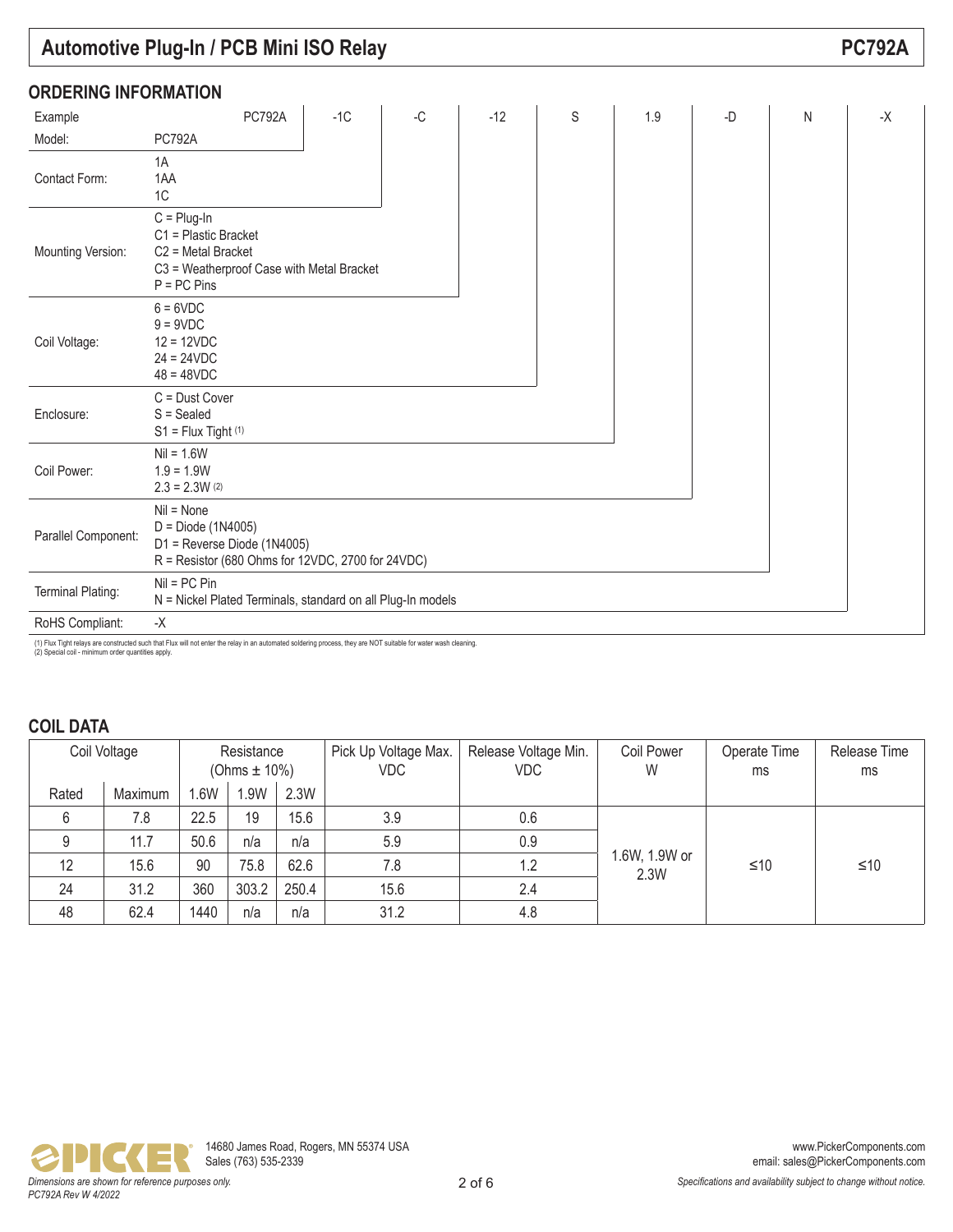

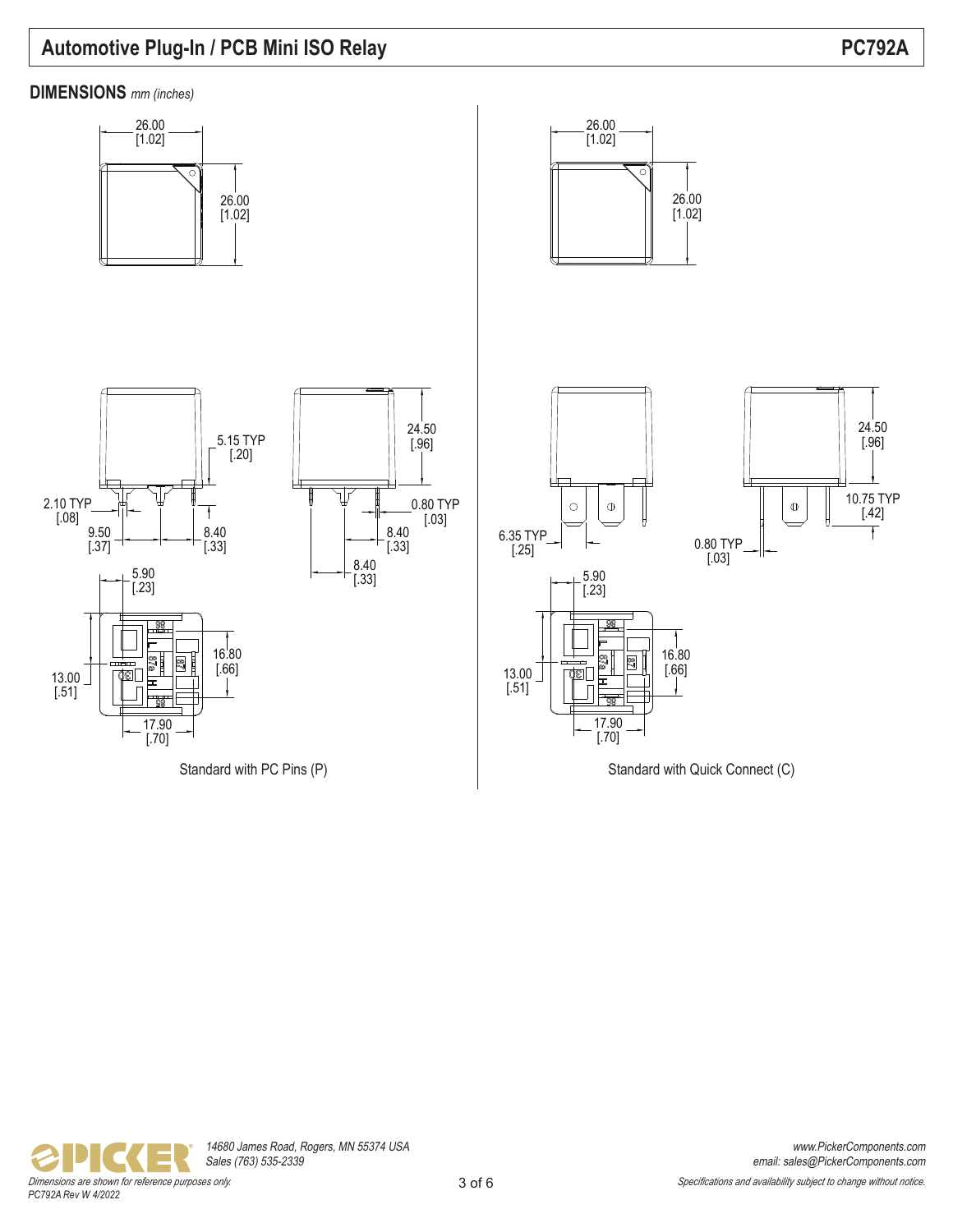38.02 [1.50]

10.75 TYP [.42]

Ŧ

 $\circ$ 



Quick Connect with Plastic Bracket (C1)  $\qquad$  Quick Connect with Metal Bracket (C2)

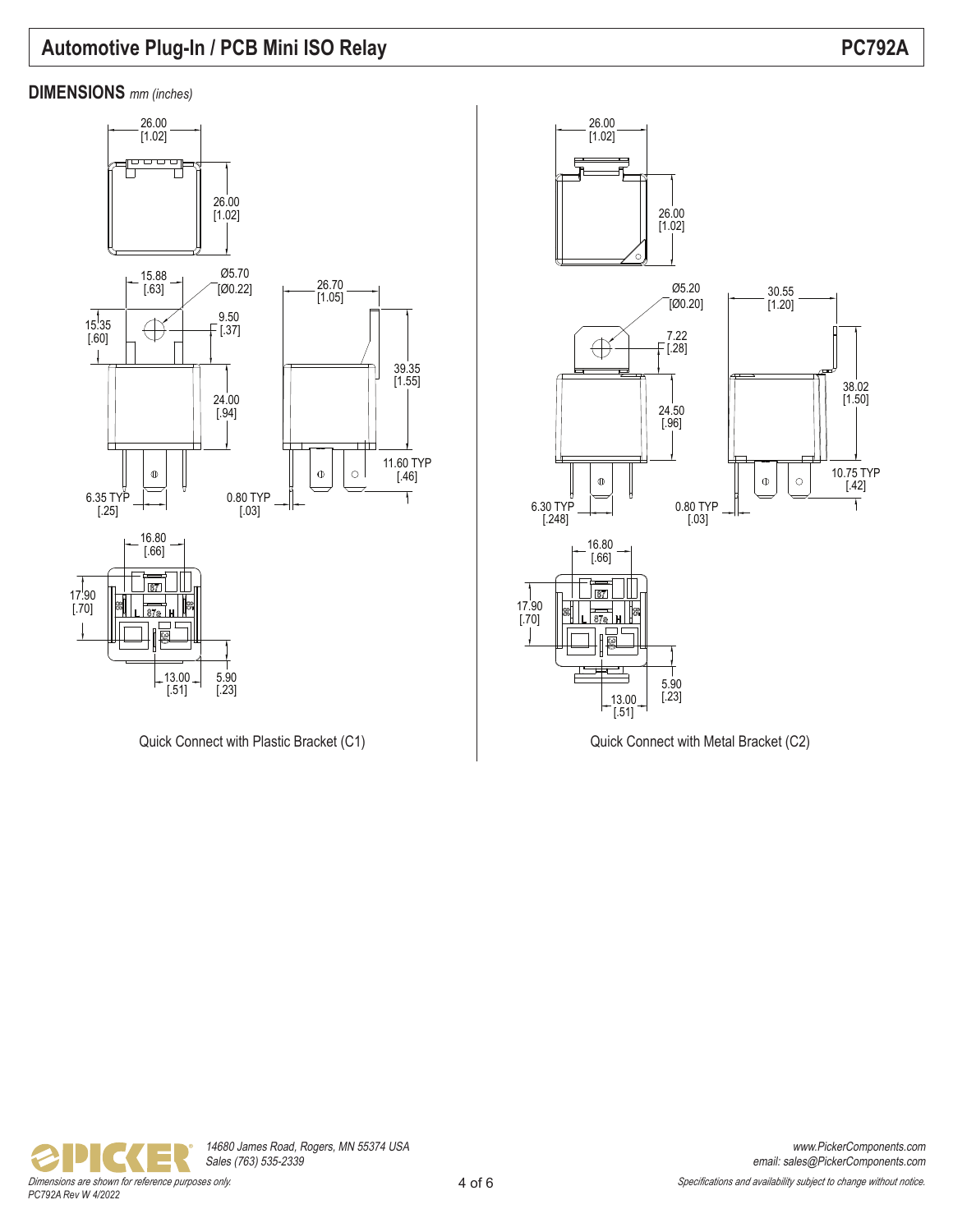### **DIMENSIONS** *mm (inches)*







67.20 [2.65]